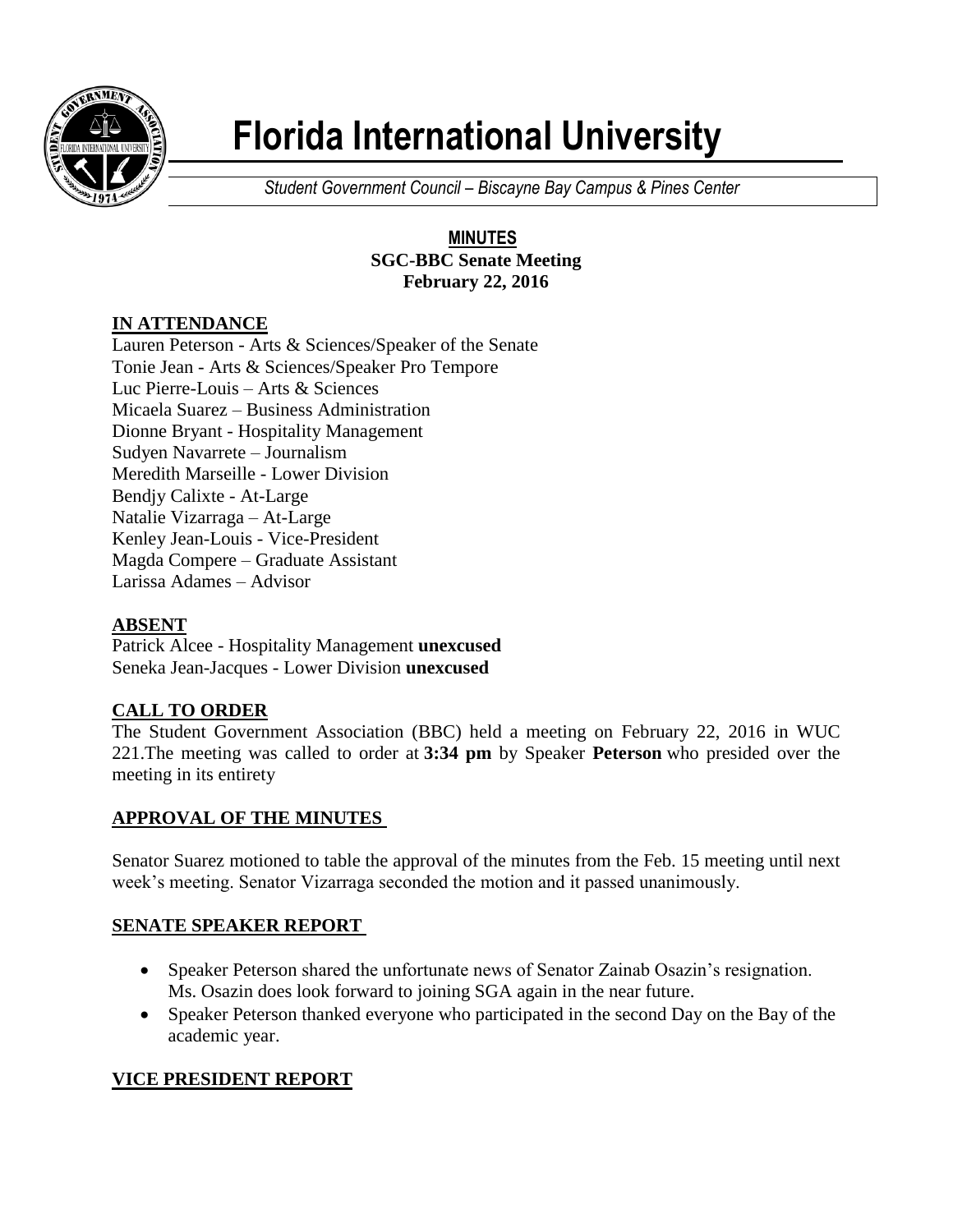- Vice President Jean-Louis said he, Allhan, Raiesa, Chris and Akheim attended FIU Day last week to lobby for important changes for the university.
- Vice-President Jean-Louis said Peer Mentor applications are due March 7.
- Vice-President Jean-Louis said the first lecture series of the spring semester will be on March 2 with Damien Cave, an editor from the New York Times.
- He also mentioned that Seth Flaxman, someone who used to work for Turbovote, will be speaking in GC 314 tomorrow from 2:30-3:30 p.m.
- Vice-President Jean-Louis reminded senators that the general meeting is this Wednesday and the Student Leadership Forum with Dr. Arneson and President Mejia will be tomorrow at 12:30 p.m.

# **SPEAKER PRO-TEMPORE REPORT**

 Speaker-Pro Jean said she helped Micaela sort through everyone's senate reports and time cards because there are currently no other members on the Internal Affairs committee. She asked that everyone staple their time cards to the senate reports and reminded them that this will be the last week she accepts anything late.

# **FINANCE CHAIR REPORT**

- Senator Marseille said she met with graduate students from Gulf Stream Literary Magazine who are traveling to a conference in California. They provided samples of their work and free coasters.
- Additionally, she said she is going to present some appropriations for funding requests during the new business portion of this meeting.

# **STUDENT ADVOCACY CHAIR REPORT**

- Senator Pierre-Louis said he launched a UCC class survey to his committee last week and so far he's been receiving good feedback.
- He also said that he will be speaking to many of the senators soon to see how they can increase presence on this campus among the colleges they represent.

# **INTERNAL RELATIONS CHAIR REPORT**

• Senator Suarez said she looked through everyone's senate reports to determine who is in which committee.

# **OPERATIONAL REVIEW CHAIR REPORT**

- Senator Calixte said the committee has been filled, since the addition of their new member Senator Navarette.
- Senator Calixte said he is going to meet with Marcy and Larissa briefly this week to talk about a new way to fill out event audit reports.

# **ADVISOR REPORT**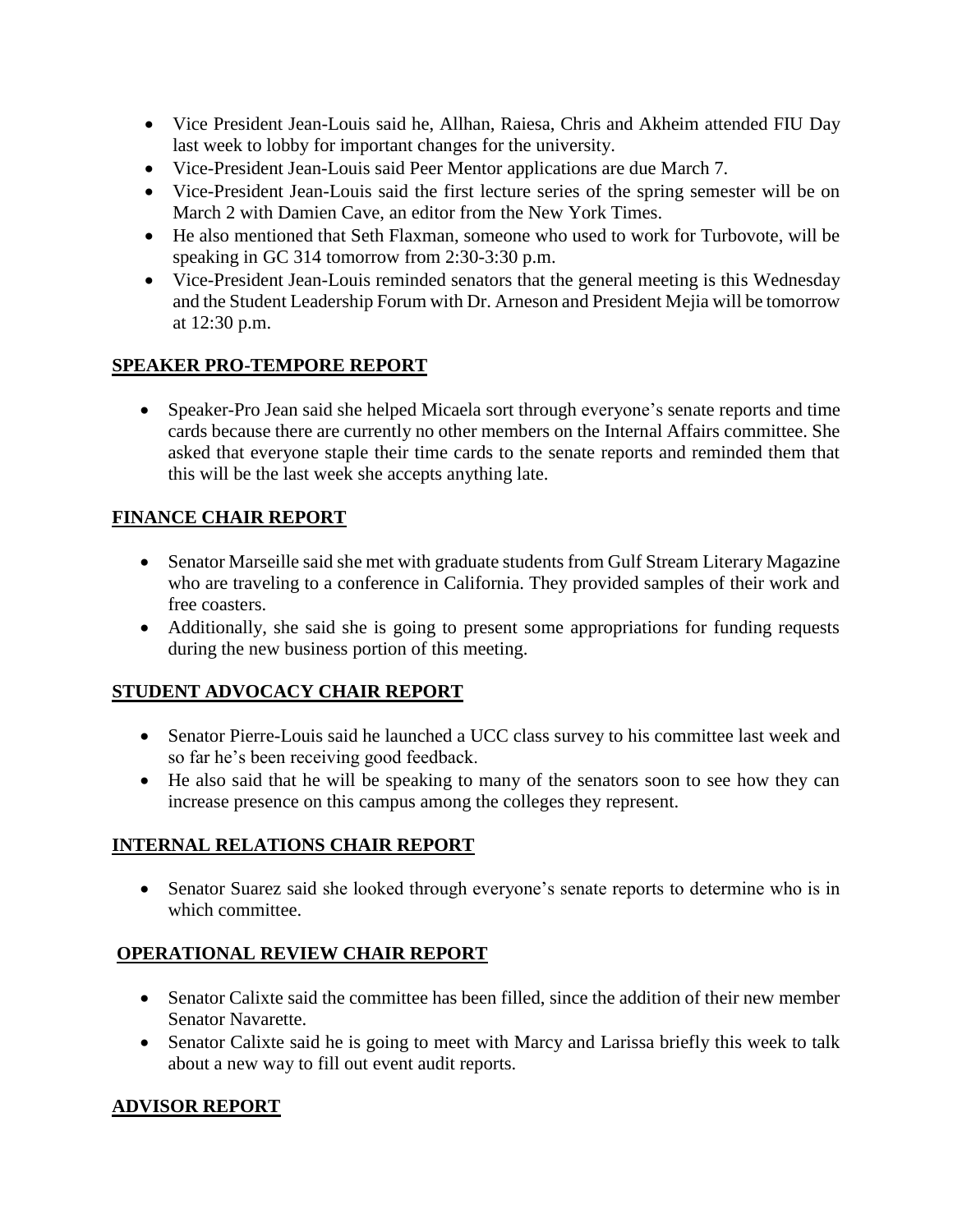- Advisor Adames said today was the last interview with a potential candidate to fill the Student Engagement Director position. The position should be filled within the next week.
- Advisor Adames said the Damien Cave lecture will be next Wednesday from 1:30-2:30 p.m. There will be a reception directly after with SJMC faculty/students and SGA members. Mr. Cave is looking for a student club to present to, particularly a journalism club. If anyone knows of one, suggest it to Ms. Adames.
- Advisor Adames said the budget deliberations will be next Wednesday at BBC.
- Advisor Adames said the cabinet is hosting a Republican debate watch part this Wednesday at 8:30 p.m. in Panther Square. A Democratic watch party will also be held on March 9.
- Advisor Adames said she has been washing dishes for the past week and she will not continue to do so. She warned that slowly but surely, the dishes (and maybe even the fridge) will disappear if members do not take responsibility for what dishes they used.
- Advisor Adames said she will not be able to attend next week's senate meeting because she will be participating in SAGA Days to select a new graduate assistant for next year.

## **NEW BUSINESS**

## **Appropriation Presentations – Meredith Marseille**

#### **A. Mark Barton – Graduate Funding Request**

Barton requested \$500 to cover airfare/conference registration to attend the 2016 Ocean Sciences meeting. Senator Marseille explained that the request was submitted before winter break and couldn't be approved at that time because she didn't have a full committee.

Ms. Adames pointed out that only \$300 can be allocated for domestic conferences. Additionally, she advised that a motion should be made to bypass a second reading as well as a motion to vote on the appropriation today.

Senator Bryant moved to bypass the second reading of the appropriation. Senator Suarez seconded the motion.

#### **Roll call vote:**

Luc Pierre-Louis – yes Micaela Suarez – yes Dionne Bryant – yes Sudyen Navarrete – yes Bendjy Calixte – yes Natalie Vizarraga – yes Meredith Marseille – yes Tonie Jean – yes Lauren Peterson – yes

The motion to bypass the second reading passed unanimously.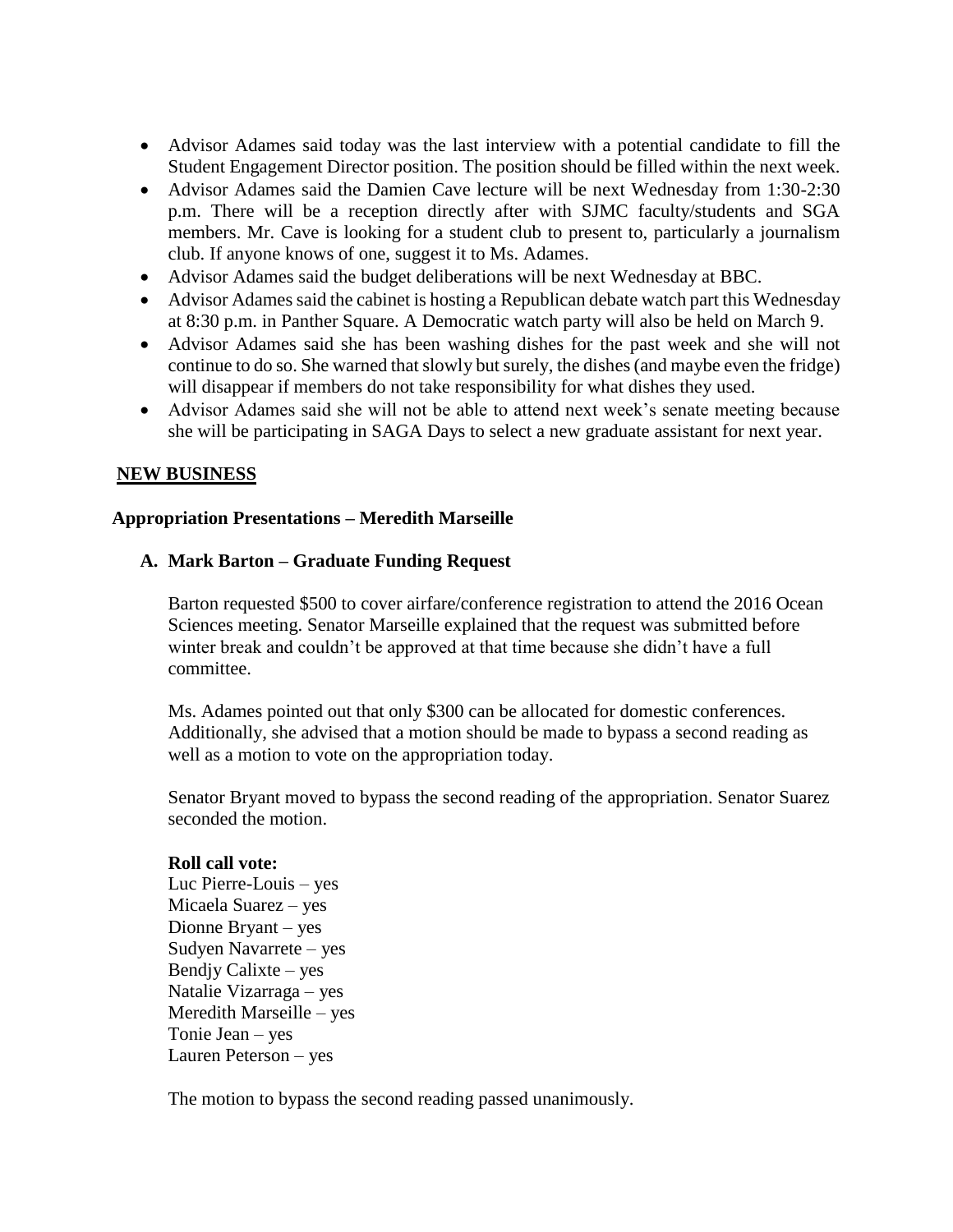Senator Bryant moved to vote on the appropriation. Senator Suarez seconded the motion.

#### **Roll Call Vote:**

Luc Pierre-Louis – no Micaela Suarez – no Dionne Bryant – no Sudyen Navarrete – no Bendjy Calixte – no Natalie Vizarraga – no Meredith Marseille – no Tonie Jean – no Lauren Peterson – no

The motion failed and Mark Barton was denied the \$500 that he requested.

## B. **Mark Kleese – Undergraduate Funding Request**

Kleese requested \$708.94 to cover registration/and lodging for the 2016 Ocean Sciences meeting.

Senator Bryant moved to bypass the second reading. Senator Suarez seconded the motion.

## **Roll call vote:**

Luc Pierre-Louis – yes Micaela Suarez – yes Dionne Bryant – yes Sudyen Navarrete – yes Bendjy Calixte – yes Natalie Vizarraga – yes Meredith Marseille – yes Tonie Jean – yes Lauren Peterson – yes

The motion passed unanimously.

Senator Bryant moved the vote on the appropriation. Senator Jean seconded the motion.

## **Roll call vote:**

Luc Pierre-Louis – yes Micaela Suarez – yes Dionne Bryant – yes Sudyen Navarrete – yes Bendjy Calixte – yes Natalie Vizarraga – yes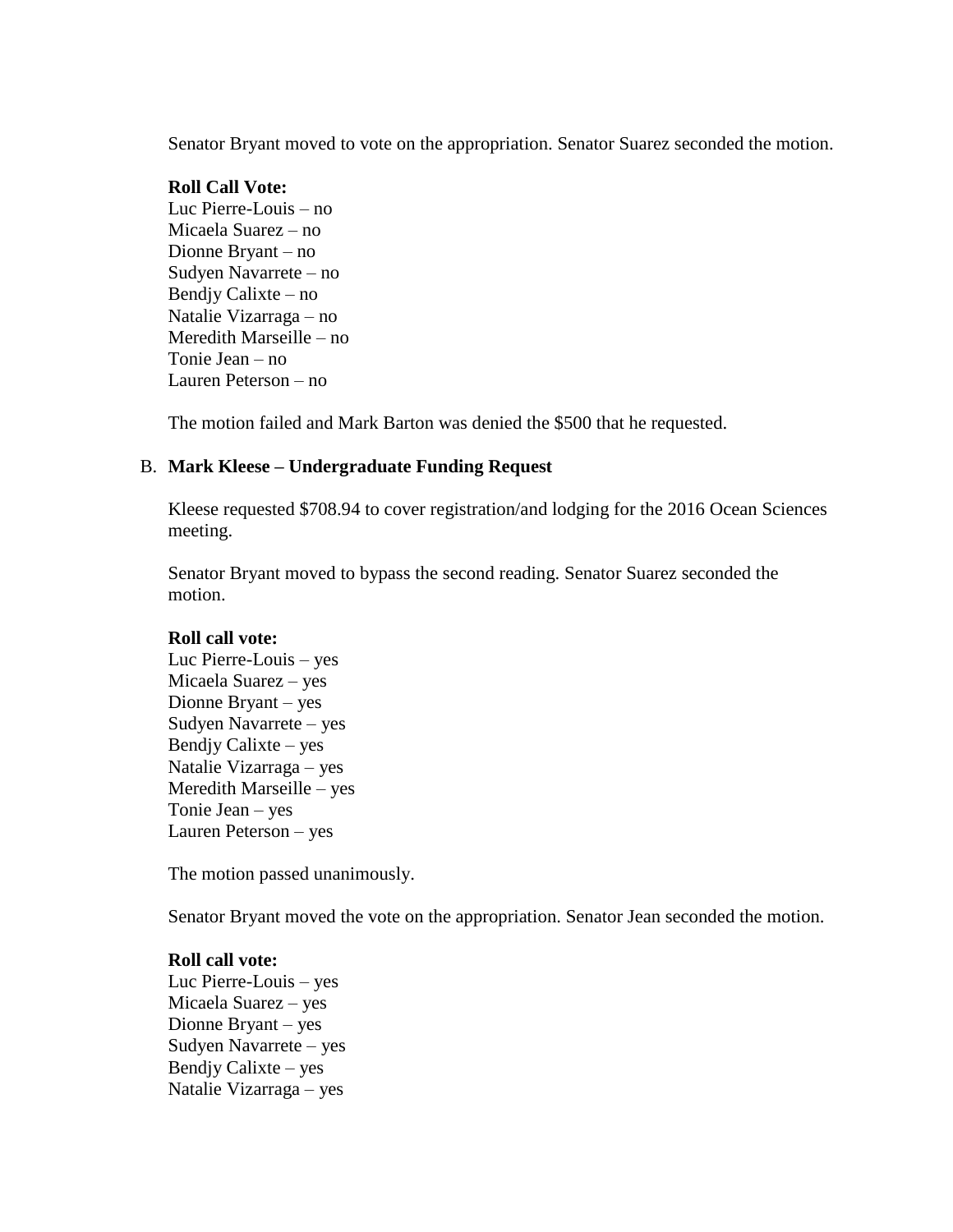Meredith Marseille – yes Tonie Jean – yes Lauren Peterson – yes

The motion passed unanimously and Kleese was funded the full amount.

### **C. Alexandra Brownstein – Graduate Funding Request**

Brownstein requested \$508.99 to attend the 2016 Alaska Marine Symposium.

Senator Pierre-Louis moved to bypass the second reading of the appropriation. Senator Bryant seconded the motion.

#### **Roll call vote:**

Luc Pierre-Louis – yes Micaela Suarez – yes Dionne Bryant – yes Sudyen Navarrete – yes Bendjy Calixte – yes Natalie Vizarraga – yes Meredith Marseille – yes Tonie Jean – yes Lauren Peterson – yes

Senator Calixte moved the vote on the appropriation. Senator Jean-Louis seconded the motion.

#### **Roll call vote:**

Luc Pierre-Louis – yes Micaela Suarez – yes Dionne Bryant – yes Sudyen Navarrete – yes Bendjy Calixte – yes Natalie Vizarraga – yes Meredith Marseille – yes Tonie Jean – yes Lauren Peterson – yes

The motion passed and Brownstein was funded the full amount.

## D. **Michelle Diaz – Graduate Funding Appropriation**

Senator Pierre-Louis moved to bypass the second reading of the appropriation. Senator Calixte seconded the motion.

## **Roll call vote:**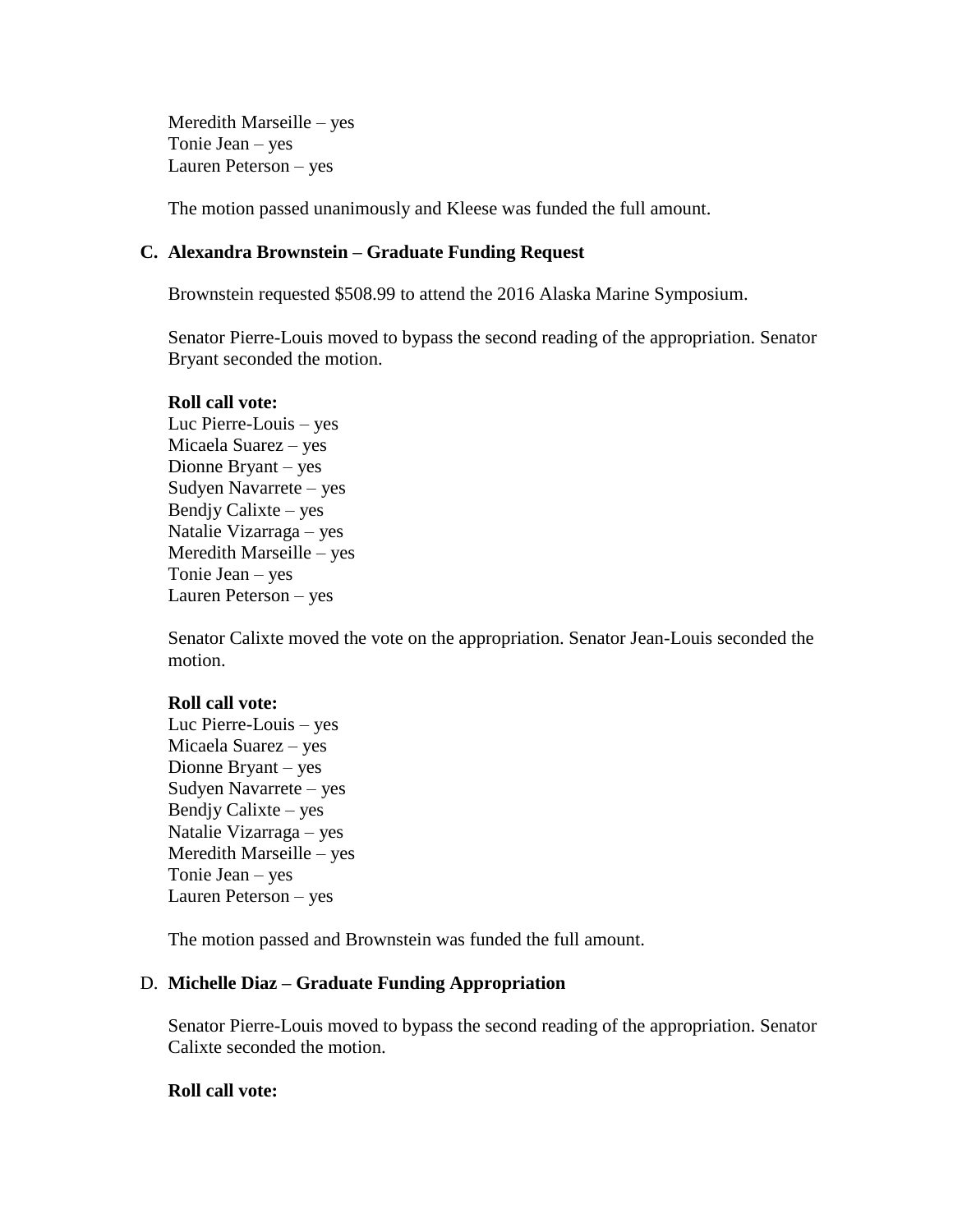Luc Pierre-Louis – yes Micaela Suarez – yes Dionne Bryant – yes Sudyen Navarrete – yes Bendjy Calixte – yes Natalie Vizarraga – yes Meredith Marseille – yes Tonie Jean – yes Lauren Peterson – yes

Senator Pierre-Louis moved the vote on the appropriation. Senator Bryant seconded the motion.

#### **Roll call vote:**

Luc Pierre-Louis – yes Micaela Suarez – yes Dionne Bryant – yes Sudyen Navarrete – yes Bendjy Calixte – yes Natalie Vizarraga – yes Meredith Marseille – yes Tonie Jean – yes Lauren Peterson – yes

The motion passed unanimously and Diaz was funded the full amount.

## **RLJ Chair Appointment**

Senator Pierre-Louis moved to nominate Nathalie Vizarraga as RLK Chair. Senator Suarez seconded the motion. Senator Vizarraga accepted the nomination.

Senator Jean moved to appoint Senator Vizarraga. Senator Bryant seconded the motion.

## **Roll call vote:**

Luc Pierre-Louis – yes Micaela Suarez – yes Dionne Bryant – yes Sudyen Navarrete – yes Bendjy Calixte – yes Natalie Vizarraga – yes Meredith Marseille – yes Tonie Jean – yes Lauren Peterson – yes

The motion passed unanimously and Senator Vizarraga became the new RLJ chair.